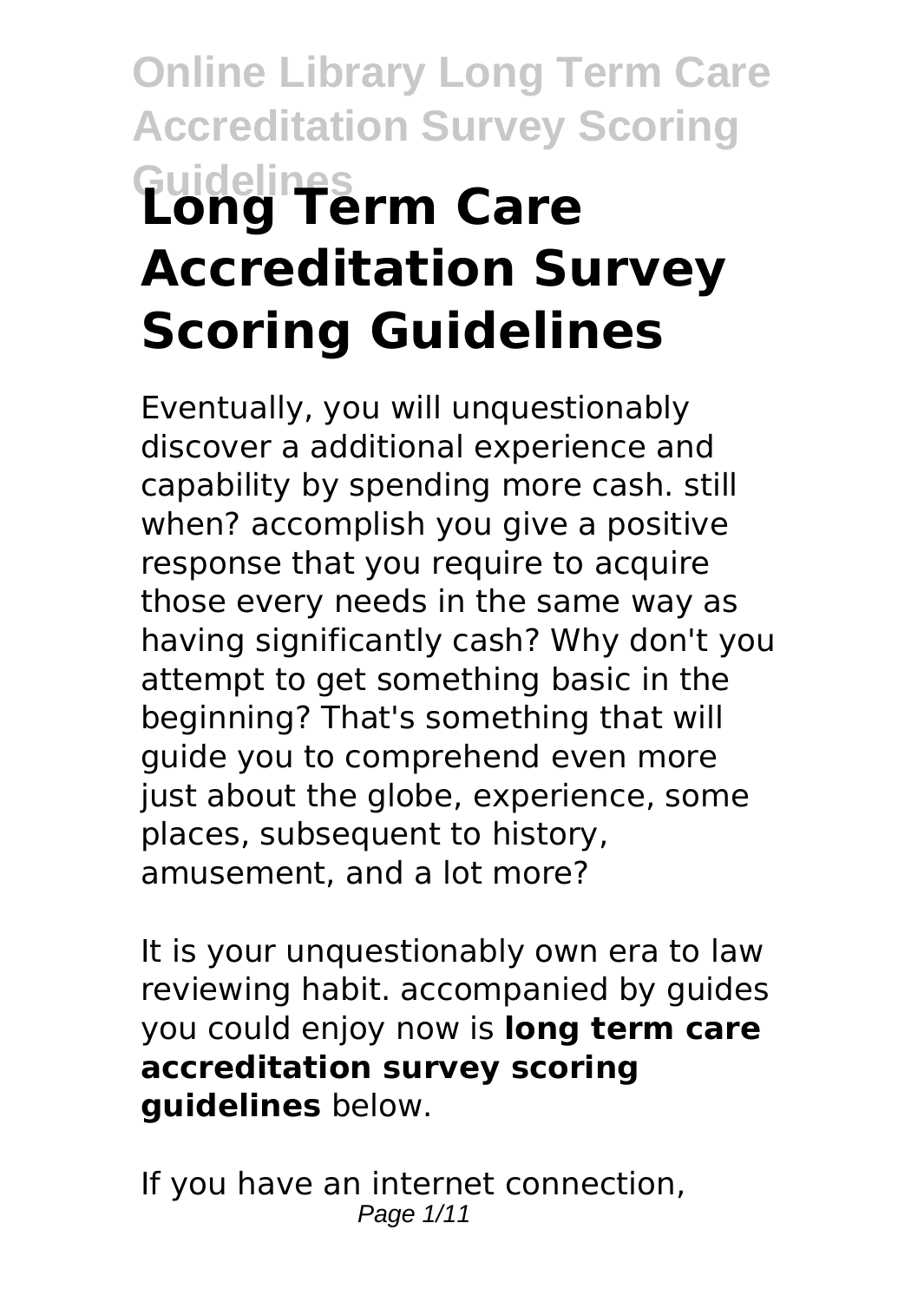**Guidelines** simply go to BookYards and download educational documents, eBooks, information and content that is freely available to all. The web page is pretty simple where you can either publish books, download eBooks based on authors/categories or share links for free. You also have the option to donate, download the iBook app and visit the educational links.

# **Long Term Care Accreditation Survey**

The Long-Term Care moCk Survey TooLkiT SeCTion one CMS forms 671, 672, 673, and 677 (Figures A.1, A.2, A.3, and A.4 in Appendix A) must be completed and presented to the survey team. The overall success of your survey will depend on your facility's ability to demonstrate compliance with 42

# **The Long-Term Care Mock Survey Toolkit**

Medicaid Services (CMS), or exclude its long term care component from the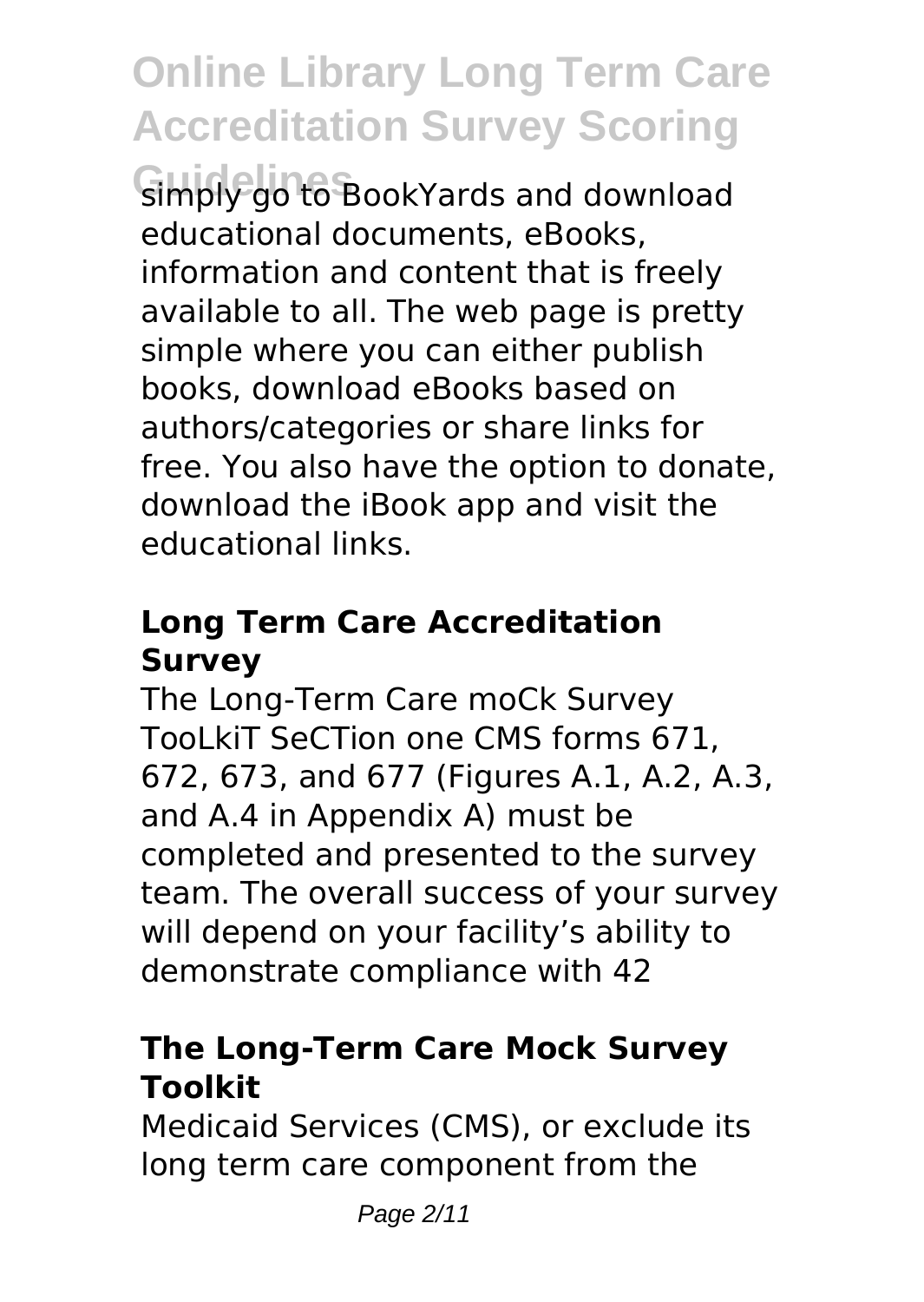**Guidelines** organization survey. If the hospital long term care component's average daily census is less than 20, the hospital may include its long term care component under its hospital accreditation. If the hospital excludes its skilled nursing beds

# **Facts about Long Term Care Accreditation**

Introducing the Pathway to JCI Accreditation. This easy-to-navigate resource outlines the 12 steps health care organizations typically follow in their pursuit of accreditation. The milestones outlined within each step help your team organize activities and monitor progress throughout your accreditation preparation efforts.

# **Long Term Care Accreditation | Joint Commission International**

an evaluation of the "Introducing CARF Accreditation into the Long Term Care Sector in Ontario" pilot project for CARF Canada. The pilot project involved a group of ten long term care facilities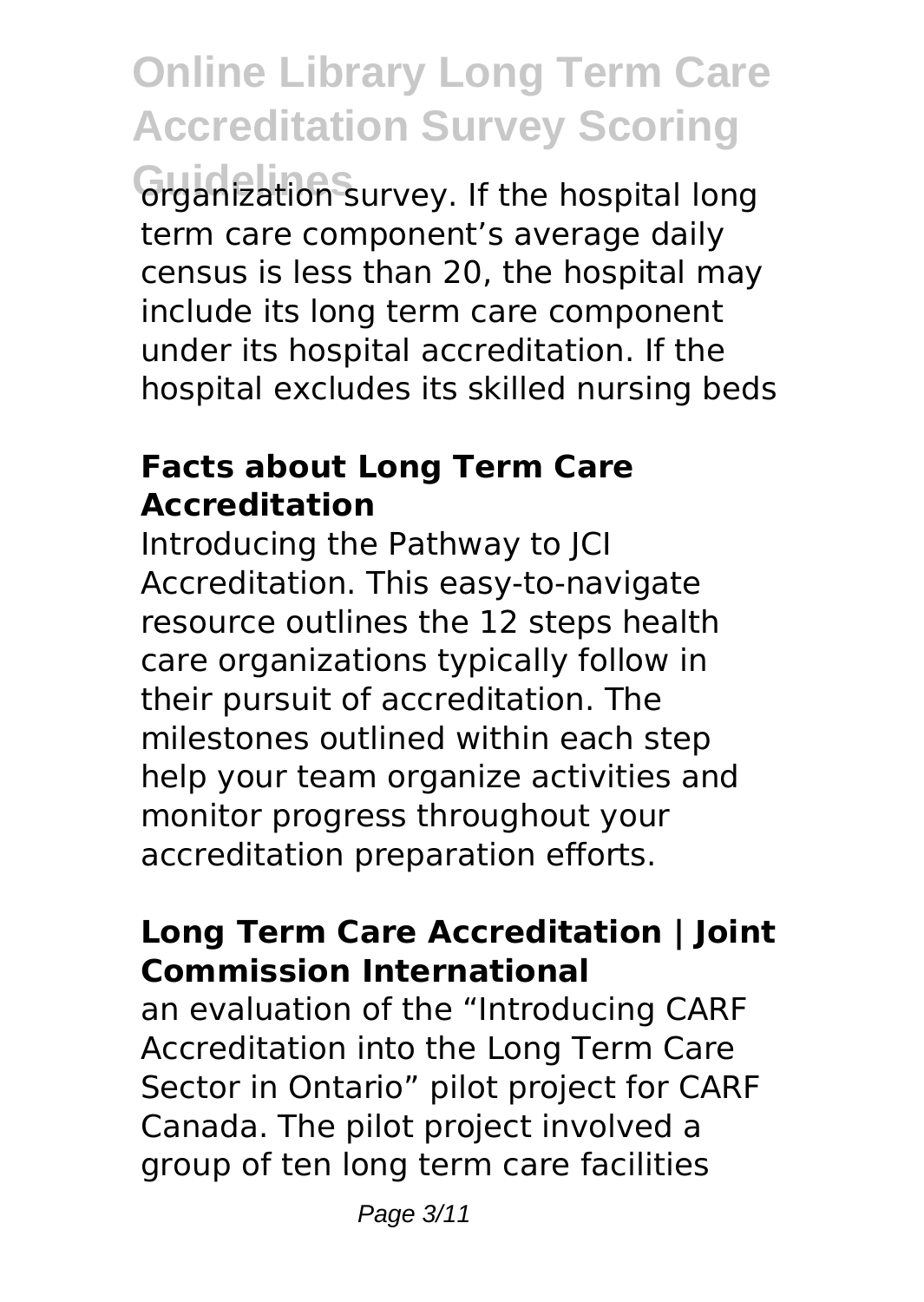**Online Library Long Term Care Accreditation Survey Scoring Guidelines** piloting the use of CARF's Person Centered Long Term Care Community standards in Ontario.

# **Introducing CARF Accreditation into the Long Term Care ...**

accreditation if the long term care component's average daily census is less than 20, or exclude its long term care component from the organization survey. If the hospital excludes its skilled nursing beds from its accreditation process, the accreditation award will note that the long term care component is excluded from accreditation.

#### **Facts about Long Term Care Accreditation**

To support resident safety and continuous quality improvement, all four (4) County Long Term Care homes (Georgian, Simcoe, Sunset and Trillium) and two (2) Seniors Services residential homes (Simcoe Village and Georgian Residences) participated in a voluntary accreditation process conducted by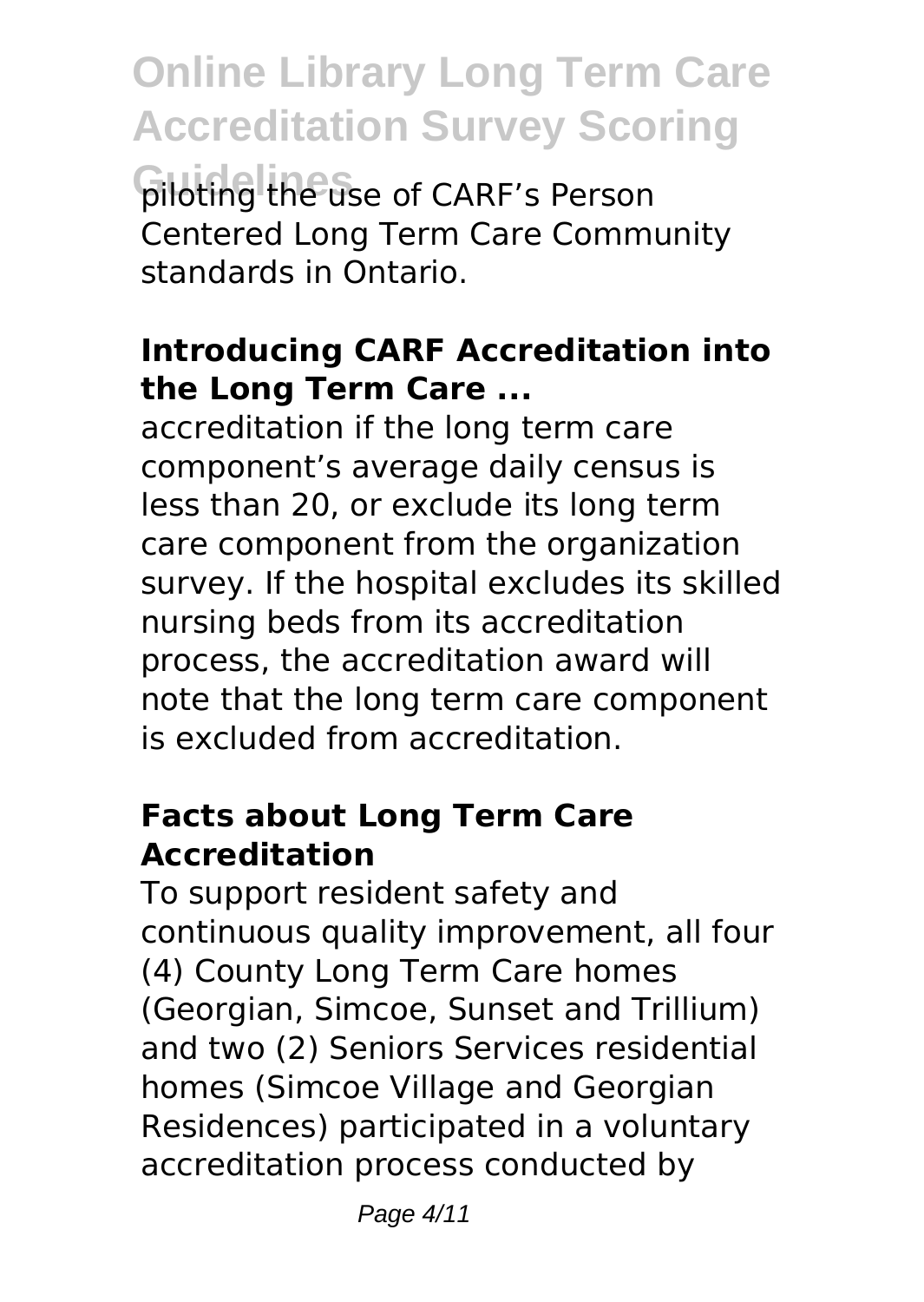**Online Library Long Term Care Accreditation Survey Scoring Guidelines** Accreditation Canada in 2016.

# **Accreditation - Long Term Care and Seniors Services - Long ...**

The Nursing Care Center Accreditation program combines an enhanced patientand resident-centered quality framework with collaborative on-site evaluation to help post-acute care, sub-acute and long term care facilities identify and address vulnerabilities to safeguard patients and residents.

# **Accreditation Options and Certifications for Nursing Care ...**

The Long Term Care (LTC) public files include surveys (inspections and investigations), enforcement notices, and certification documents produced during regulatory oversight. To view, save, and/or print LTC inspections including licensing surveys, certification surveys, and complaint investigations, first select the facility type under the "Search" menu above.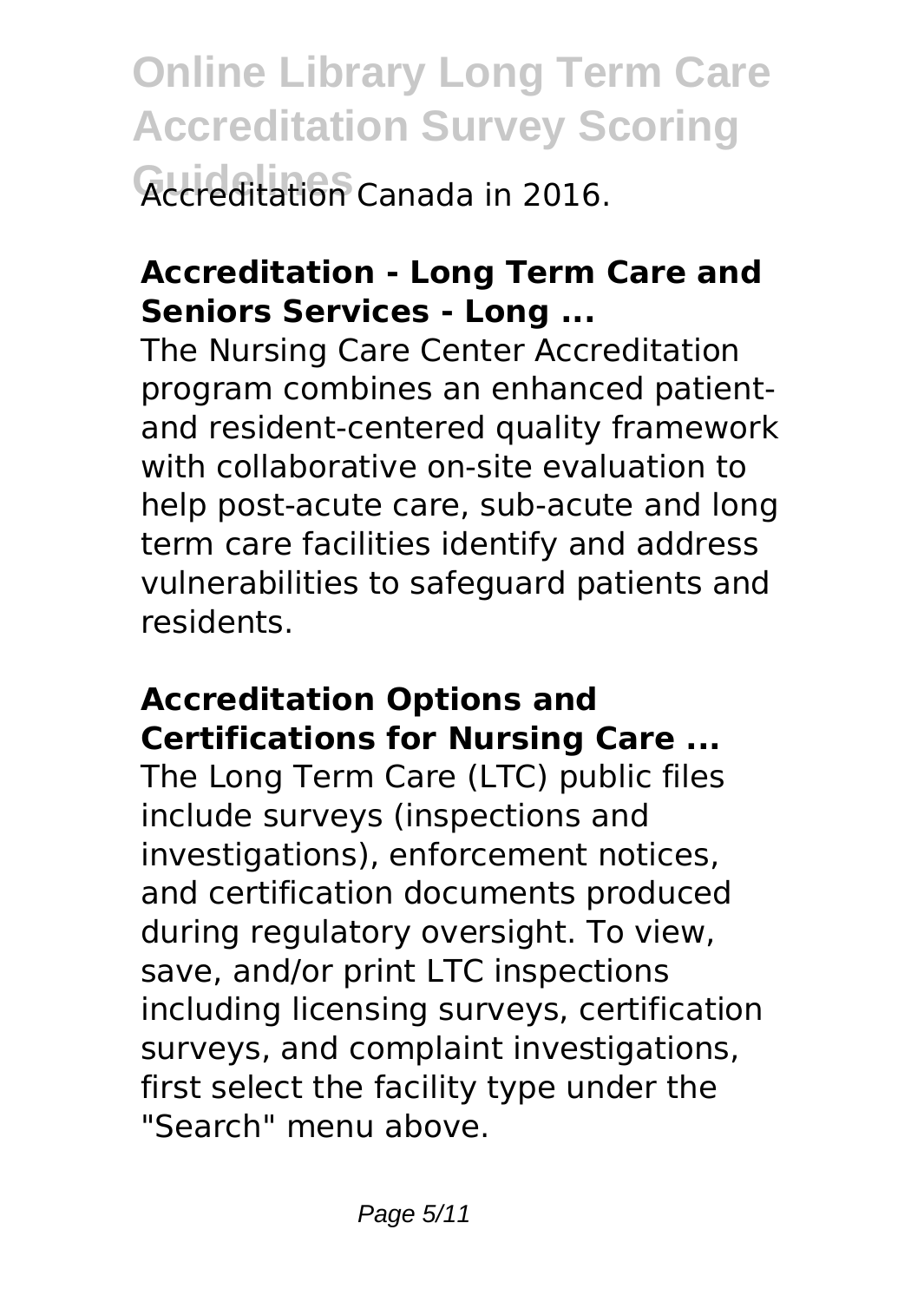# **Guidelines Long Term Care Surveys**

CFR section descriptions: Requirements for Long Term Care Facilities. Brief description of document(s) The provisions of this part contain the requirements that an institution must meet in order to qualify to participate as a SNF in the Medicare program, and as a nursing facility in the Medicaid program.

# **Long Term Care Facilities | CMS**

Accreditation 101: A Toolkit for Accreditation Professionals provides a road map to the new specialist's education and orientation, with plenty of guidance along the way. Written in clear, accessible terms, Accreditation 101 comes with downloadable tools, mock tracers, timely updates, newsletter articles, and educational chapters that will aid everyone in your department.

# **Accreditation 101: A Toolkit for Accreditation ...**

Our long term care communities participate in the accreditation process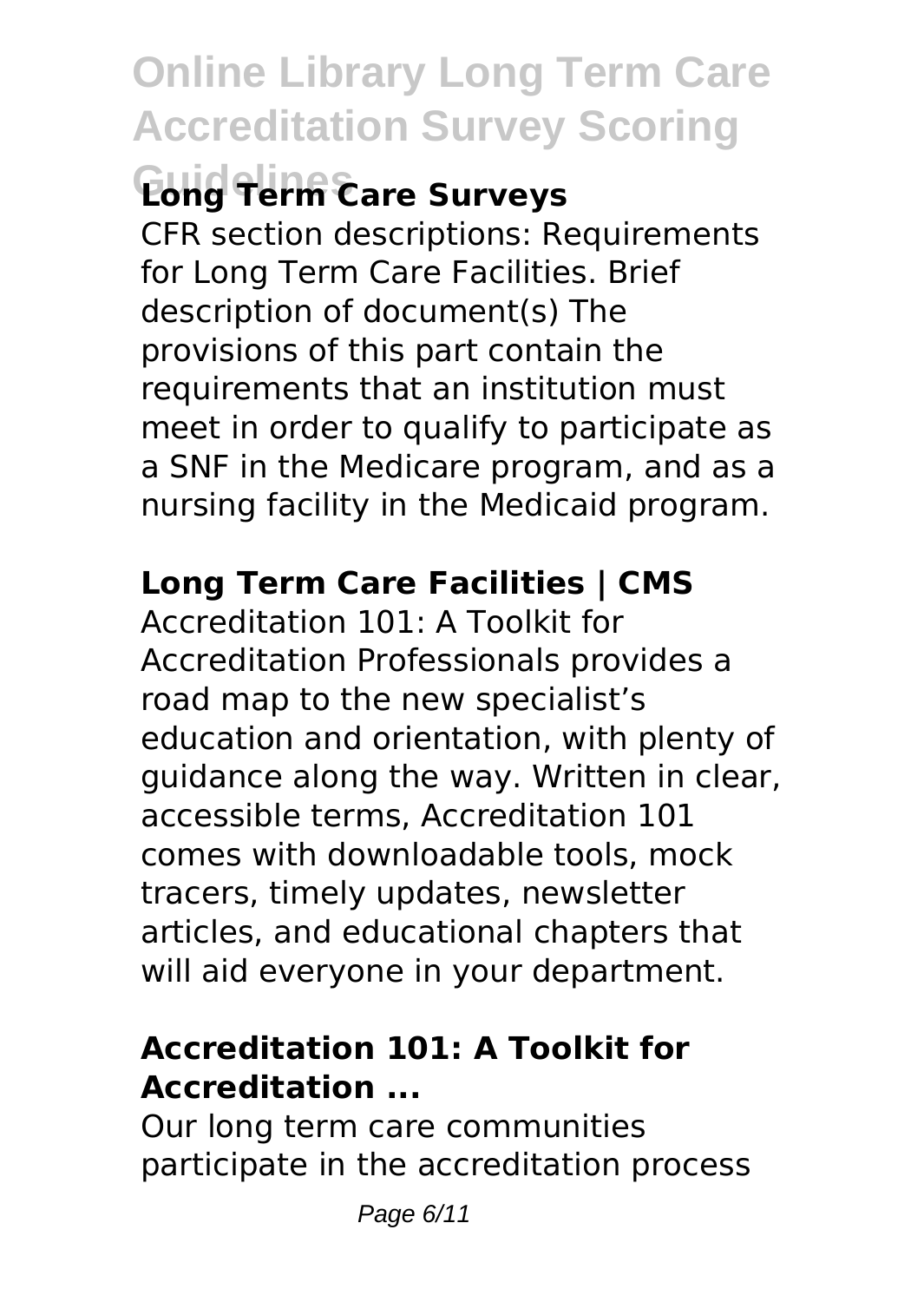**Online Library Long Term Care Accreditation Survey Scoring Guidelines** conducted by CARF Canada. The accreditation survey and site visits offer us the opportunity to have our performance measured by external, objective inspectors. As a quality organization ...

# **Accreditation - Steeves & Rozema - Nursing Homes**

Long-term care facilities also recognize the importance of their ancillary providers, like pharmacies, to obtain accreditation from an AO. The accreditation commitment of facility and provider is an opportunity for long-term care players to secure noteworthy prominence, when considering expansion through managed care, improved ratings and superior service.

# **Long-Term Care - The Compliance Team**

Ethics committees are required in hospitals and long-term care facilities accredited by the Joint Commission on Accreditation of Healthcare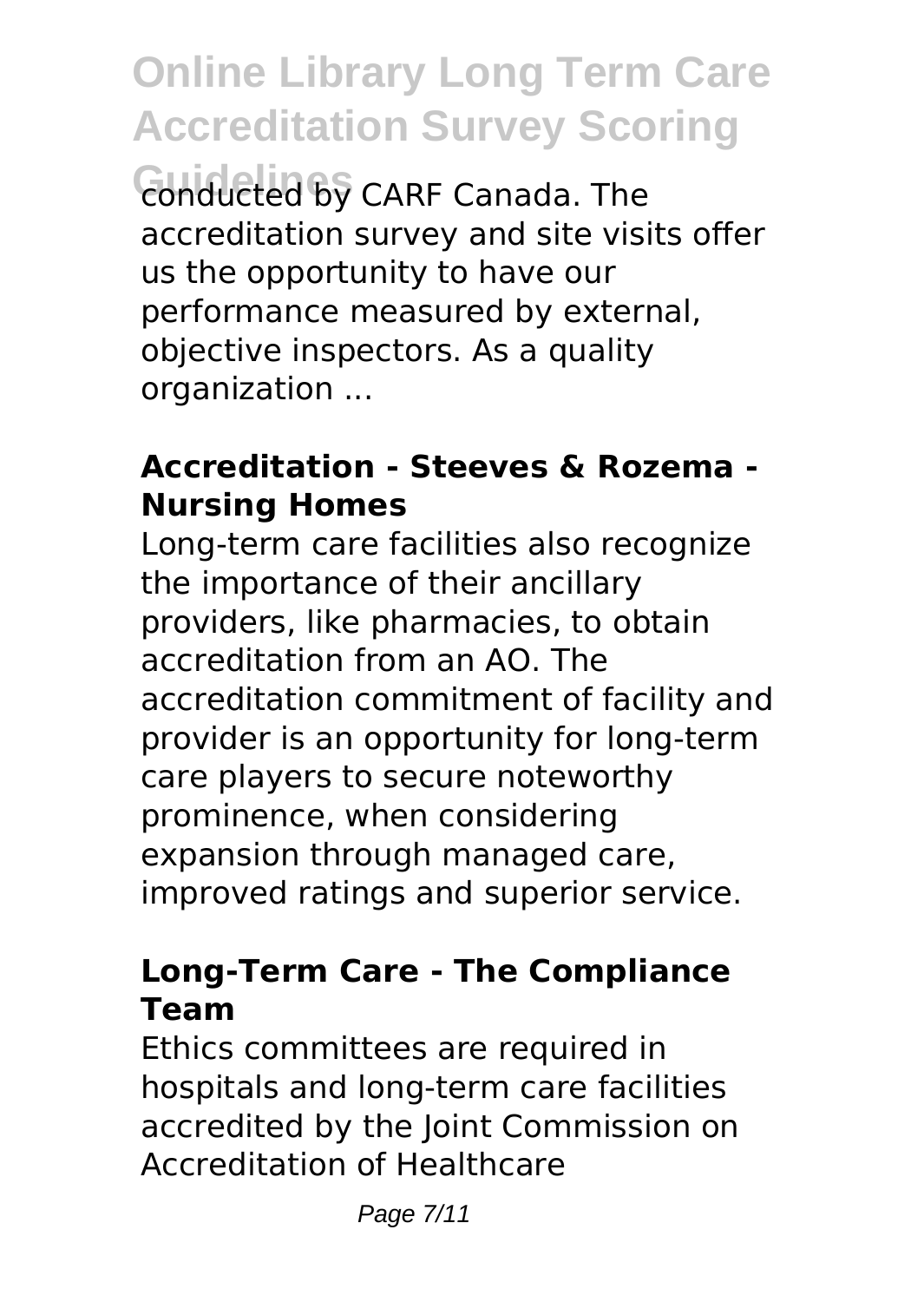**Organizations (JCAHO), but many LTCFs** do not have JCAHO accreditation. A survey of LTCFs in one county in a Southwestern state found that only 29% of those LTCFs responding had an organized ethics committee.

# **Ethics committees in long-term care facilities**

Loomis Lakeside at Reeds Landing received a 5-year accreditation by the Commission on Accreditation of Rehabilitation Facilities (CARF) in Person-Centered Long-term Care. This mark of excellence means that we have been recognized as a provider of quality care for your loved one that meets state-ofthe-art, international standards of performance.

# **CCAC/CARF Accreditation**

Accreditation of Case Management for Long-Term Services and Supports Requirements NCQA Accreditation of Case Management for Long-term Services and Supports (LTSS) evaluates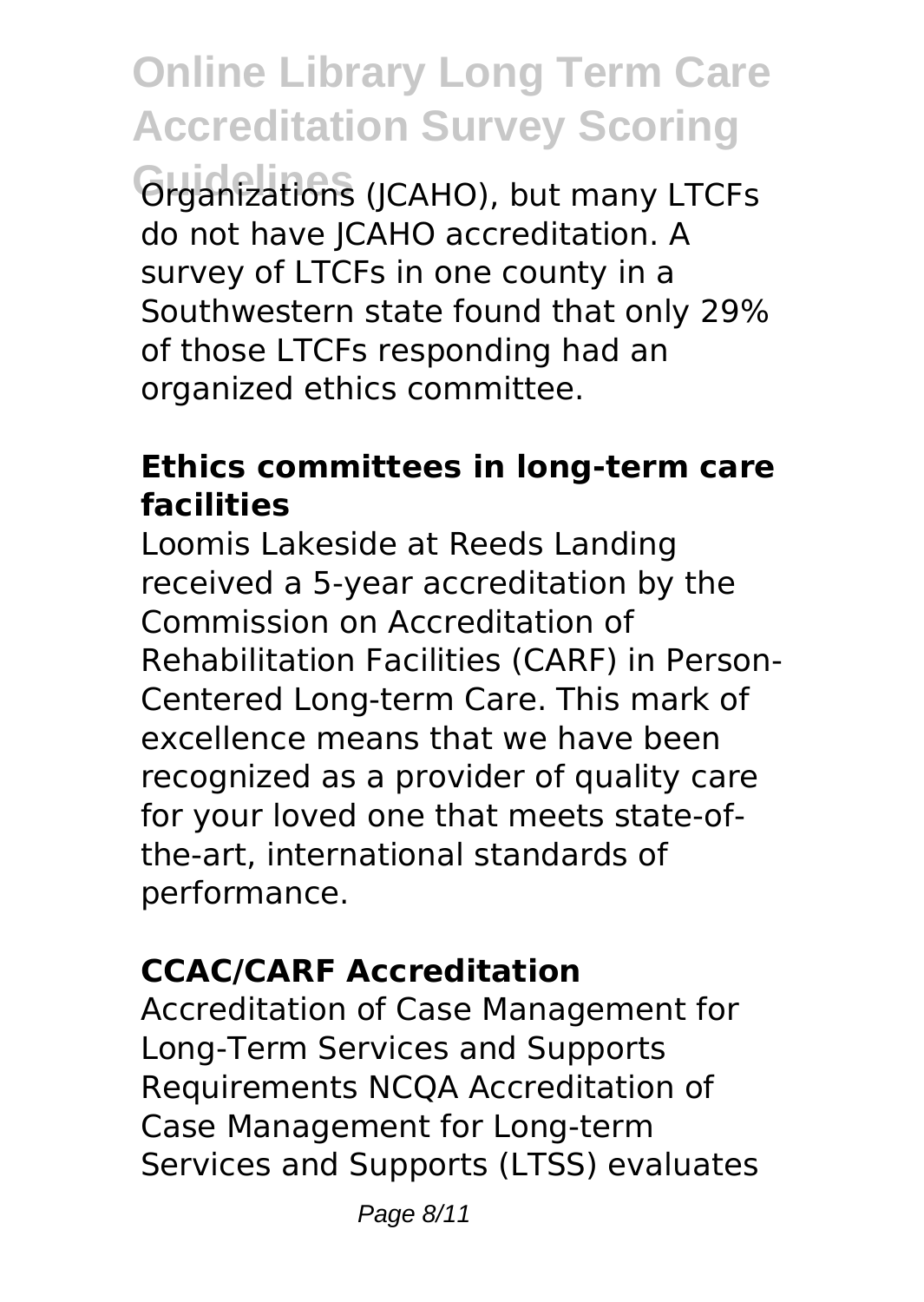**Online Library Long Term Care Accreditation Survey Scoring Guidelines** organizations that coordinate LTSS against comprehensive standards. Your organization must meet the eligibility criteria to obtain the accreditation.

# **Accreditation of Case Management for Long-Term Services ...**

Ontario Ministry of Health and Long-Term Care recognizes CARF accreditation for long-term care homes and provides a funding premium to accredited homes. Ontario's Community Care Access Centres (CCACs) recognize CARF Canada as a choice for accreditation of both CCACs and contracted service providers.

# **CARF Canada - Commission on Accreditation of ...**

Frequently Asked Questions for State Survey Agency and Accrediting Organization . Coronavirus Disease 2019 (COVID-19) Survey Suspension . ... month accreditation and the duration of the expected catch-up period. 7. ... Does this mean that all complaints for Non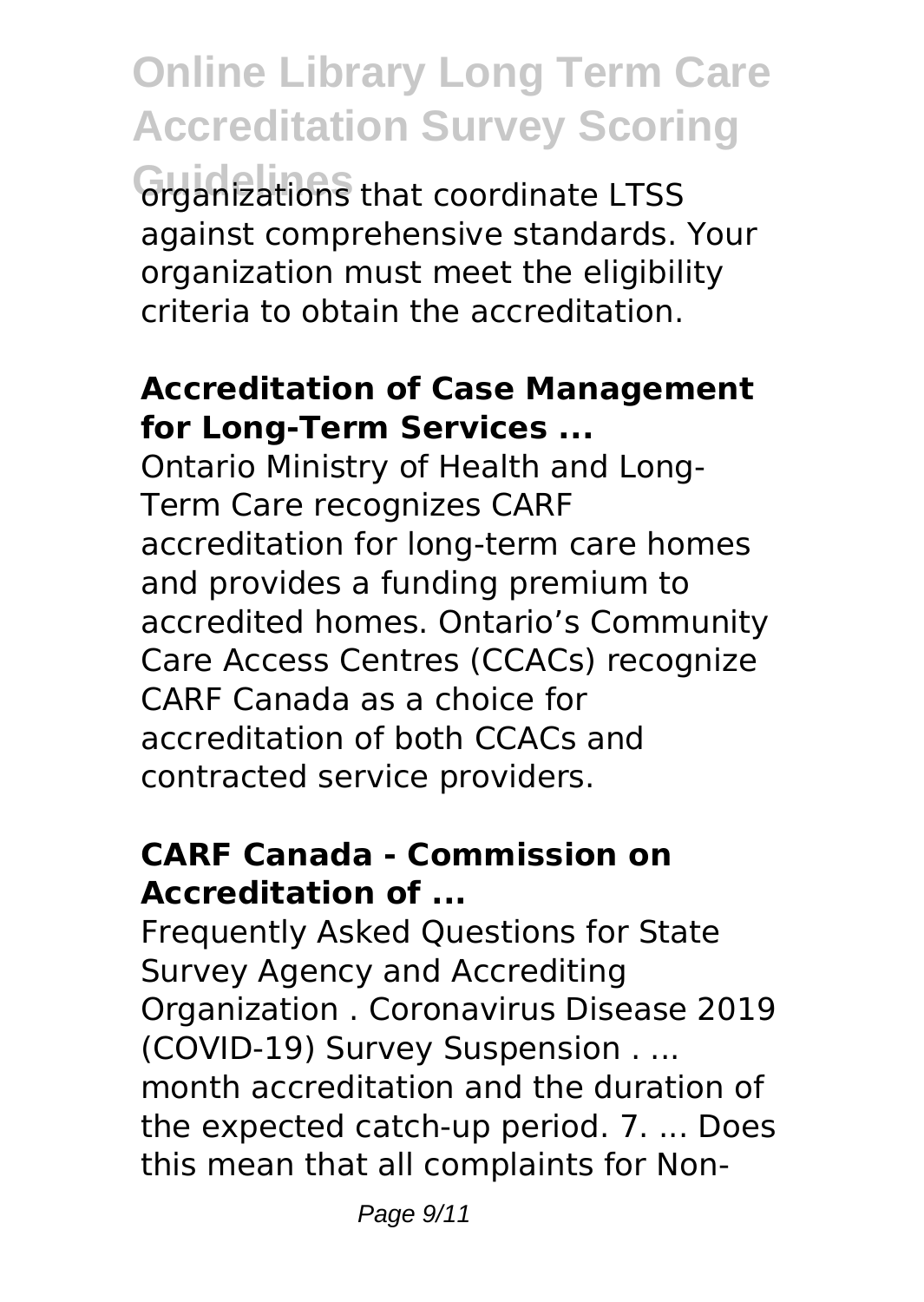**Online Library Long Term Care Accreditation Survey Scoring Guidelines** Long Term Care providers are suspended?

# **COVID19 Survey Activity Suspension FAQs**

CMS implemented new survey guidelines on November 28, 2017. This includes Regulation Reform, F-Tag Renumbering, New Interpretive Guidance (IG), A New LTC Survey Process, LTC Surveyor Training, and State Preparation. The new survey includes aspects from both of the two prior survey processes which were the Traditional Survey and the QIS survey.

# **Preparing for the Long Term Care New Survey Process ...**

Accreditation of Case Management for LTSS As the population ages, more states are seeking to increase accountability, improve quality and promote a cost-effective service delivery system. States and MCOs need assurance that their partners can coordinate care effectively across